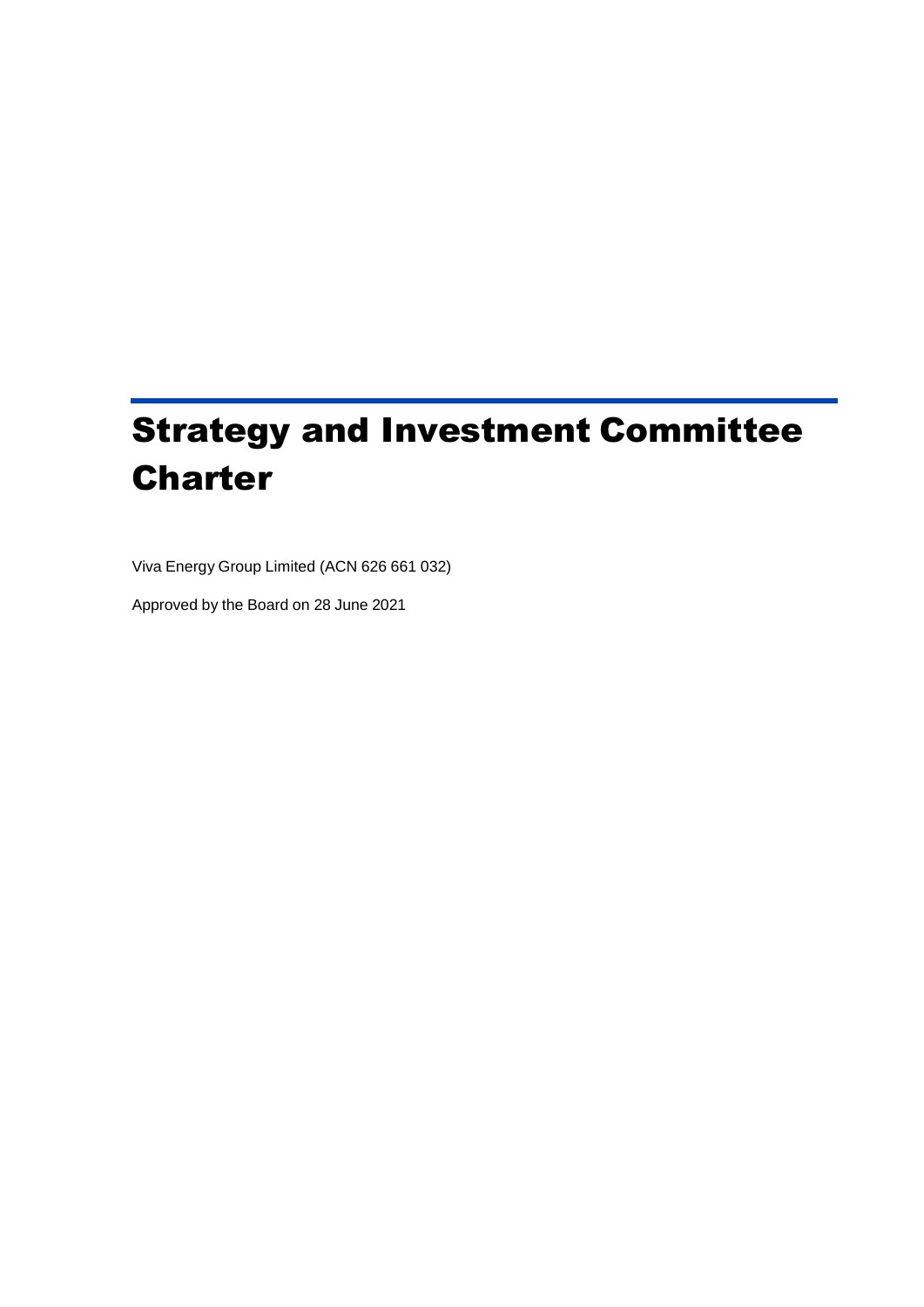## **1 Role of the Committee and authority**

- (a) The Strategy and Investment Committee (**Committee**) assists the board (**Board**) of Viva Energy Group Limited (**Company**) in fulfilling its responsibilities in relation to it s overight of the Company's strategy, proposed acquisitions, disposals and key investment decisions of the Company.
- (b) The Committee is a committee of the Board established in accordance with the Company's constitution (**Constitution**) and authorised by the Board to assist it in fulfilling its statutory and regulatory responsibilities. It has the authority and power to exercise the role and responsibilities set out in this charter (**Charter**) and granted to it under any separate resolutions of the Board from time to time. The Committee is accountable to the Board for its performance.

#### **2 Membership**

- (a) The Committee will comprise of all directors, unless otherwise determined by resolution of the Board.
- (b) The chair of the Committee (Committee Chair) will be nominated by the Board and be an independent director.
- (c) A Committee member may resign as a member of the Committee upon reasonable notice in writing to the Committee Chair.
- (d) If a Committee member ceases to be a director of the Company then their appointment as a member of the Committee is automatically terminated with immediate effect.
- (e) The Company Secretary of the Company or a designate will be secretary to the Committee (**Committee Secretary**).

### **3 Duties and responsibilities**

The Committee's responsibilities are to:

- (a) assist and advise the Board in discharging its responsibilities in relation to the oversight of the Company's strategy, including on the strategy around the transition to new energies;
- (b) review any proposals of the Company in respect of a material acquisition or disposal of assets, where "material" shall mean an acquisition or disposal of an asset which is:
	- (i) of a value of \$25 million or more;
	- (ii) of strategic importance to the business of the Company and its related bodies corporate (**Group**); or
	- (iii) which otherwise involves significant risks to the business of the Group, and

make recommendations to the Board in respect of such proposals;

- (c) review and assess the adequacy of the annual capital plan and make recommendation to the Board in respect of this plan;
- (d) review any strategic capital investment or term commitments proposals of the Group, which shall include such proposals:
	- (i) of a value of \$25 million dollars or more;
	- (ii) of strategic importance to the business of the Group; or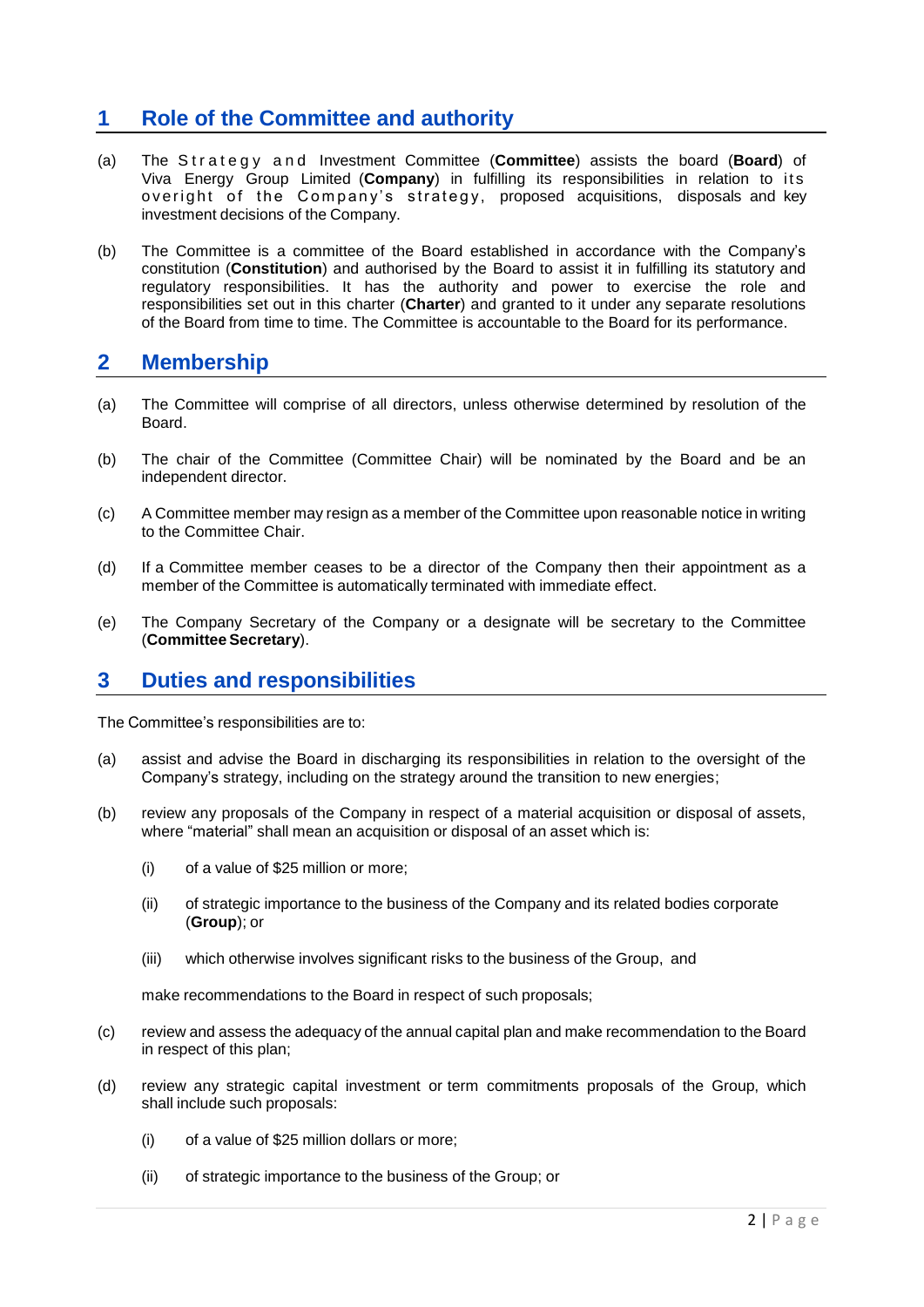(iii) which otherwise involves significant risks to the business of the Group,

and make recommendations to the Board in respect of such proposals;

- (e) review the performance of strategic assets of the Group, including the performance of such assets, and report any material findings to the Board; and
- (f) plan and conduct post-investment reviews of key projects conducted by the Group, and report any material findings to the Board.

For the purposes of paragraphs (a) and (b), a series of connected transactions or proposals shall be treated as if it is one transaction or proposal.

## **4 Reporting**

- (a) The Committee will:
	- (i) regularly report to the Board on all matters relevant to the Committee's role and responsibilities;
	- (ii) report and, as appropriate, make recommendations to the Board after each Committee meeting on matters dealt with by the Committee; and
	- (iii) as and when appropriate, seek direction and guidance from the Board on investment criteria and approvals.
- (b) Minutes of Committee meetings will be included in the papers for the next full Board meeting. All Committee papers and minutes of Committee meetings will be available for inspection by any director of the Company on request.

#### **5 Meetings**

- (a) The Committee will meet as often as the Committee members deem necessary in order to fulfil its role, or on the request of any member of the Committe.
- (b) A quorum for any meeting of the Committee will be at least two Committee members, either in person or via telephone, video conference or any other technology as considered appropriate by the Committee Chair.
- (c) Unless determined otherwise by the Committee, there is a standing invitation for the Chief Executive Officer and Chief Financial Officer of the Company to attend meetings of the Committee.
- (d) The Committee may invite any executive, staff member or other person to attend all or part of a meeting of the Committee.
- (e) The Committee Chair is responsible for the conduct of all Committee meetings. Matters arising for determination at a Committee meeting must be decided by a majority of votes cast by the members present and entitled to vote on the matter.
- (f) The Committee Chair will not have a casting vote.
- (g) The Committee Secretary is responsible for distributing meeting notices, agendas and Committee papers to members prior to each meeting.
- (h) The proceedings of all meetings will be minuted by the Committee Secretary.